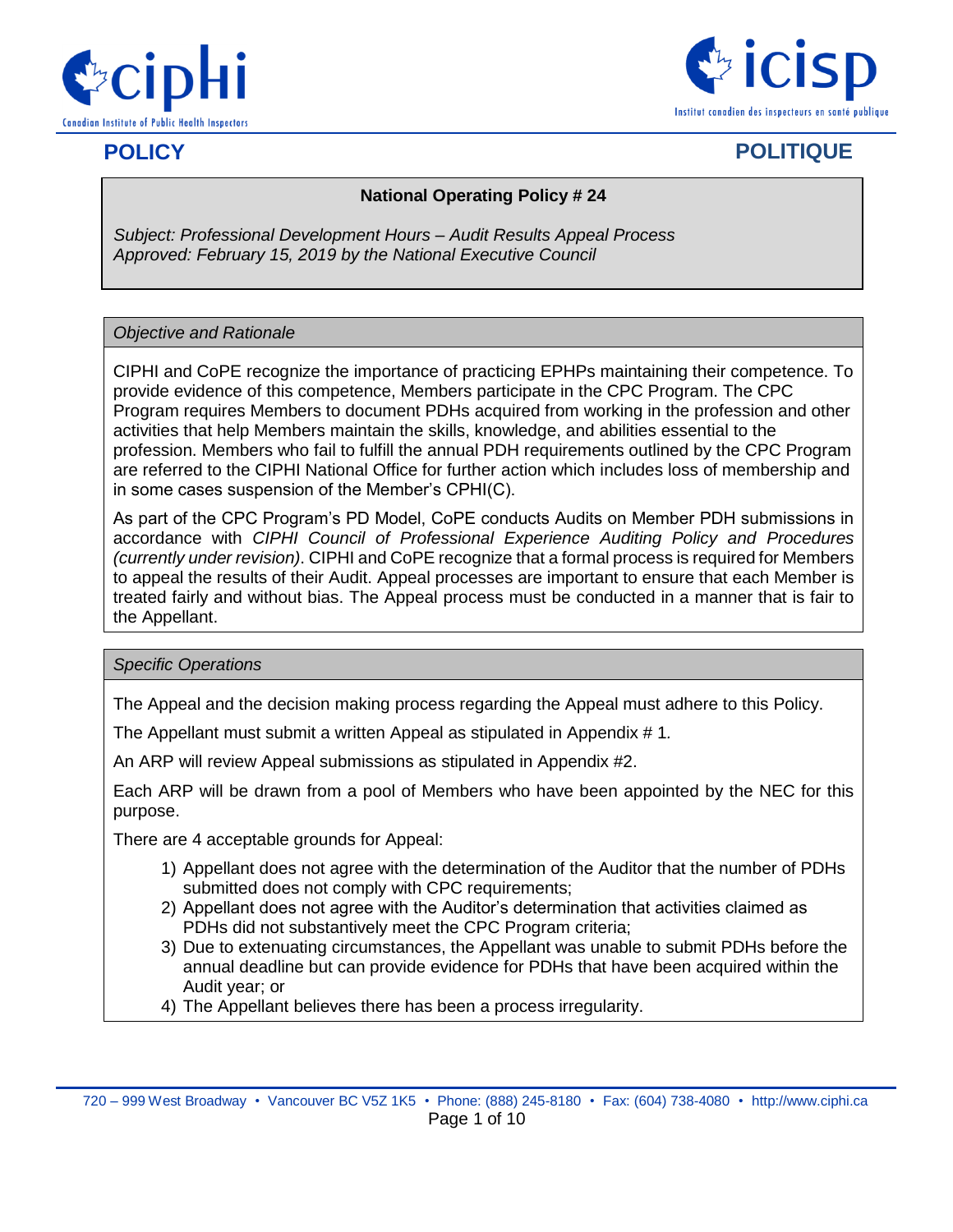#### *Glossary*

**Appeal:** Appeal of the results of an Audit.

**Appeal Review Panel ("ARP")**: A three-person panel which conducts the Appeal review on behalf of the NEC.

**Appeal Review Panel Chair ("ARP Chair")**: A member of the ARP appointed by the ARC.

**Appeal Review Coordinator ("ARC")**: A member of the NEC or a person appointed by the NEC who is responsible for selecting an ARP and acting as a liaison between the Appellant and the ARP.

**Appellant:** A Member submitting an appeal of their PDH audit results.

- **Audit:** A process to determine if there was bias or unfairness to the PDH submission which follows this Policy.
- **Auditor**: A member of CoPE who assesses the Member's annual PDH submissions to the standard set forth in the CPC Program.
- **Certificate in Public Health Inspection (Canada) ("CPHI(C)"):** The certificate of qualification granted to those candidates who fulfil the requirements set forth in the Regulations Respecting the Certificate in Public Health Inspection (Canada) and Governing the Board of Certification of Public Health Inspectors.
- **Canadian Institute of Public Health Inspectors ("CIPHI"):** CIPHI is an organization that works to protect the health of all Canadians on environmental issues while promoting the science of environmental health and the profession.
- **CIPHI Regular Member ("Member")**: A Member of the Canadian Institute of Public Health Inspectors with a CPHI(C) designation as defined in the current Canadian Institute of Public Health Inspectors Bylaw #1.
- **Conflict of Interest:** A Conflict of Interest is a situation in which a person has a personal or private interest sufficient to appear to influence the objective exercise of their official duties. Potential Conflict of Interest examples include:
	- having instructed the Member in a CIPHI accredited program;
	- being employed by the same employer as the Member, including practicums, within the last five years;
	- having any other professional relationship with the Member in the last five years;
	- having a personal relationship, e.g. friendship, with the Member they are assigned to Audit;
	- any other potential Conflict of Interest not described here.

**Continuing Professional Competencies ("CPC") Program**: Provides a framework, guidelines and tools to support EPHPs in becoming qualified and remaining competent and ethical within the profession of Public Health.

**Council of Professional Experience ("CoPE")**: The body of CIPHI that administers, monitors, regulates, and evolves the *CPC Program*, including the Professional Development Model.

**Environmental Public Health Professional ("EPHP")**: A person working in the field / science / profession of environmental public health and holds the CPHI(C) credential.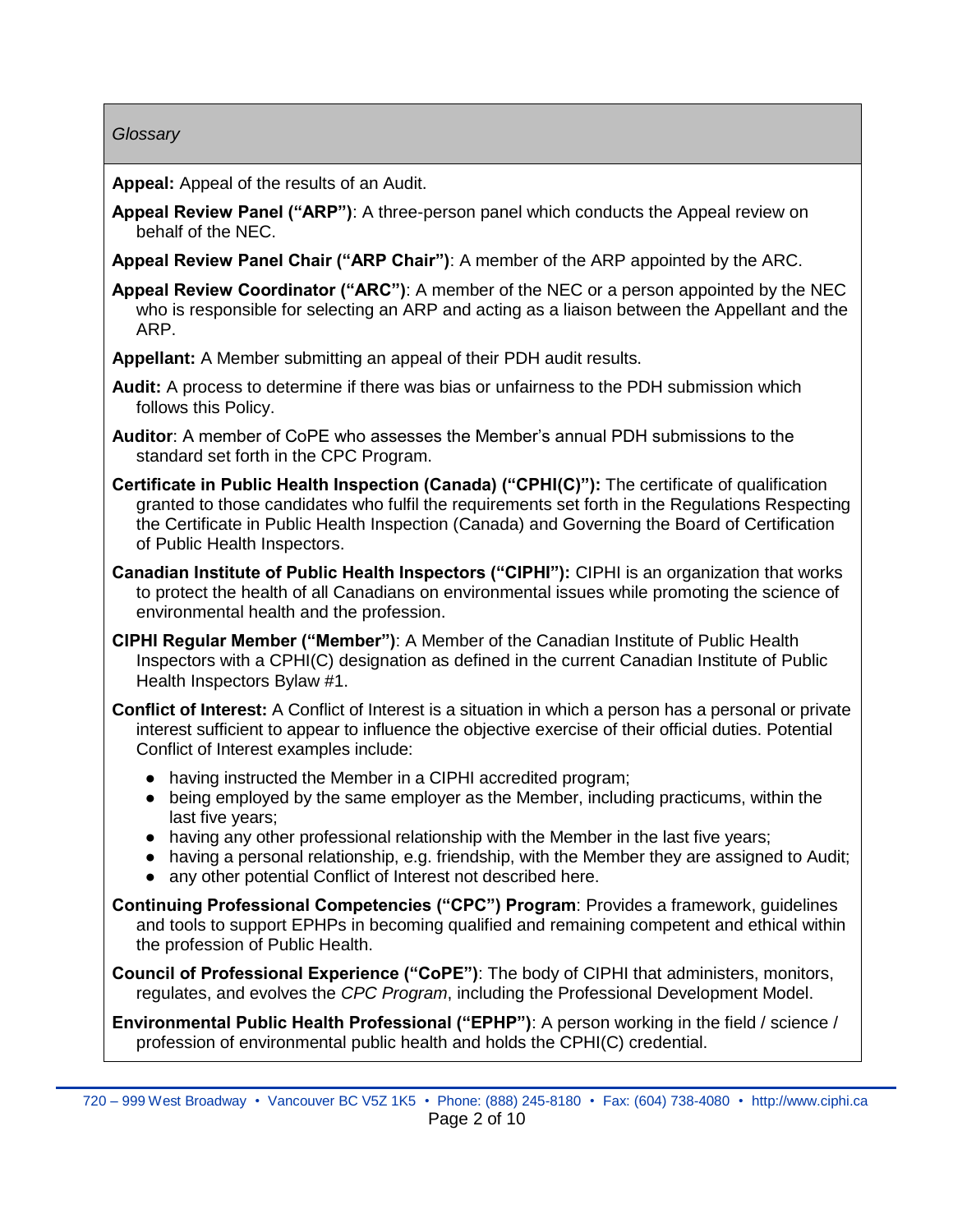**National Executive Council ("NEC")**: The governing board of CIPHI.

**Policy:** This Professional Development Hours Audit Results Appeal Process.

- **Professional Development ("PD"):** The development and maintenance of the skills, knowledge and abilities essential to the profession.
- **Professional Development Hours ("PDHs")**: Time spent by the EPHP to develop and maintain the skills, knowledge, and abilities essential to the profession. The PDH requirements can be found in the CPC Program.

*Accountability*

The NEC is accountable to the membership to appoint an ARC.

The ARC will maintain a list of ARP members on behalf of the NEC. All ARP members will be appointed by the NEC for a period of three years. Upon completion of their 3-year term they may be considered for one additional three-year term.

The ARC is accountable to the NEC in the form of an annual report and by providing regular updates to NEC as requested.

*Attachments / Appendices*

Appendix # 1: Submitting an Audit Appeal: [page 5](#page-3-0)

Appendix # 2: Audit Appeal Process: [page 6](#page-4-0)

Appendix # 3: Appeal Outcome Options: [page 8](#page-6-0)

Attachment # 1: Template: Appeal of a Professional Development Hours Audit: [page 9](#page-7-0)

Attachments # 2 - 6: CIPHI Business Forms

*Document Change History*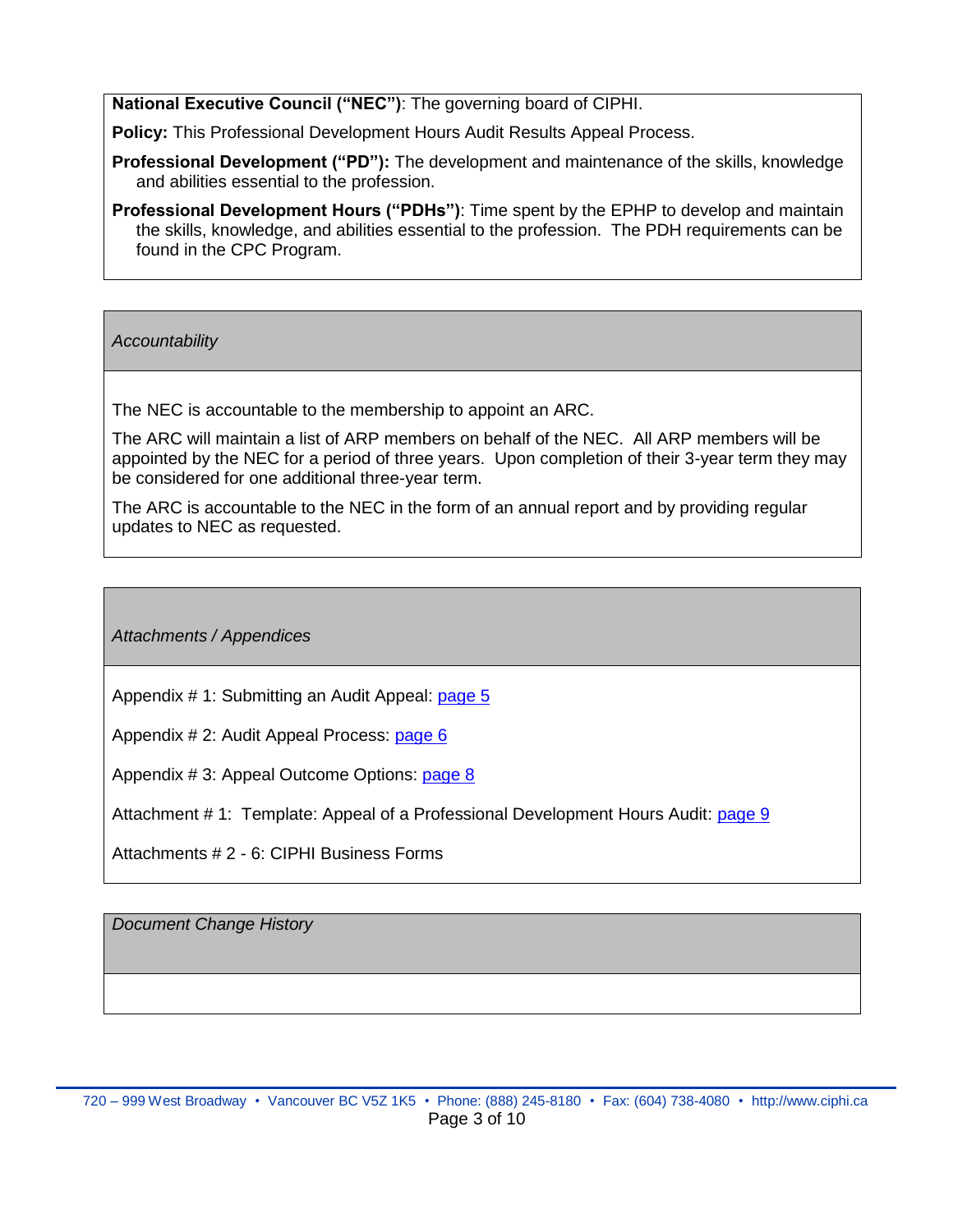#### **APPENDIX 1 SUBMITTING AN AUDIT APPEAL**

#### <span id="page-3-0"></span>**Role of the Appellant**

The Appellant **must** submit the following to the CIPHI Office no more than 30 calendar days after the confirmed delivery date of the registered letter sent by the office notifying the member of the audit fail or after delivery of an email.

- a written appeal using the *form*: *Appeal of a Professional Development Hours Audit* (Attachment #1)**;**
- all supporting documentation; and
- the fee of \$75.

The Appellant **may** be required to:

- provide any additional information requested by the CIPHI Office or the ARC, within 10 business days of receiving the request, or
- provide a written explanation outlining the circumstances for the delay if unable to submit the information within 10 business days, or
- re-submit a corrected Appeal package within five (5) calendar days of contact from the CIPHI Office. The Appellant is allowed ONE resubmission of the Appeal package.

#### **Role of CIPHI Office**

The CIPHI Office shall:

- review the **Appeal of a Professional Development Hours Audit** (attachment #1) package from the Appellant within 5 business days of receiving the Appeal.
- confirm the package contains the **Appeal of a Professional Development Hours Audit** form, the supporting documents listed in Section #3 and the \$75 fee. Upon confirmation, the CIPHI Office can process the fee and forward the package to the ARC.
- identify incomplete Appeal packages and contact the appellant and advise them the appeal cannot be processed as submitted. The Appellant must correct the Appeal package and resubmit it within five (5) calendar days of contact from the CIPHI Office. (The Appellant is allowed ONE resubmission of the Appeal package.)
- process complete Appeal packages re-submitted within the five (5) calendar day timeline, and forward the package to the ARC.
- as directed by the ARC, send notification to Appellant as to whether the Appeal is eligible for review using Response to an Appeal of a Professional Development Hours Audit (attachment #2)
- receive documentation on outcome of Appeal from ARC and forward it to the Appellant by registered mail or email.
- receive Appeal documentation from ARP Chair and file in a secure manner for the established retention period.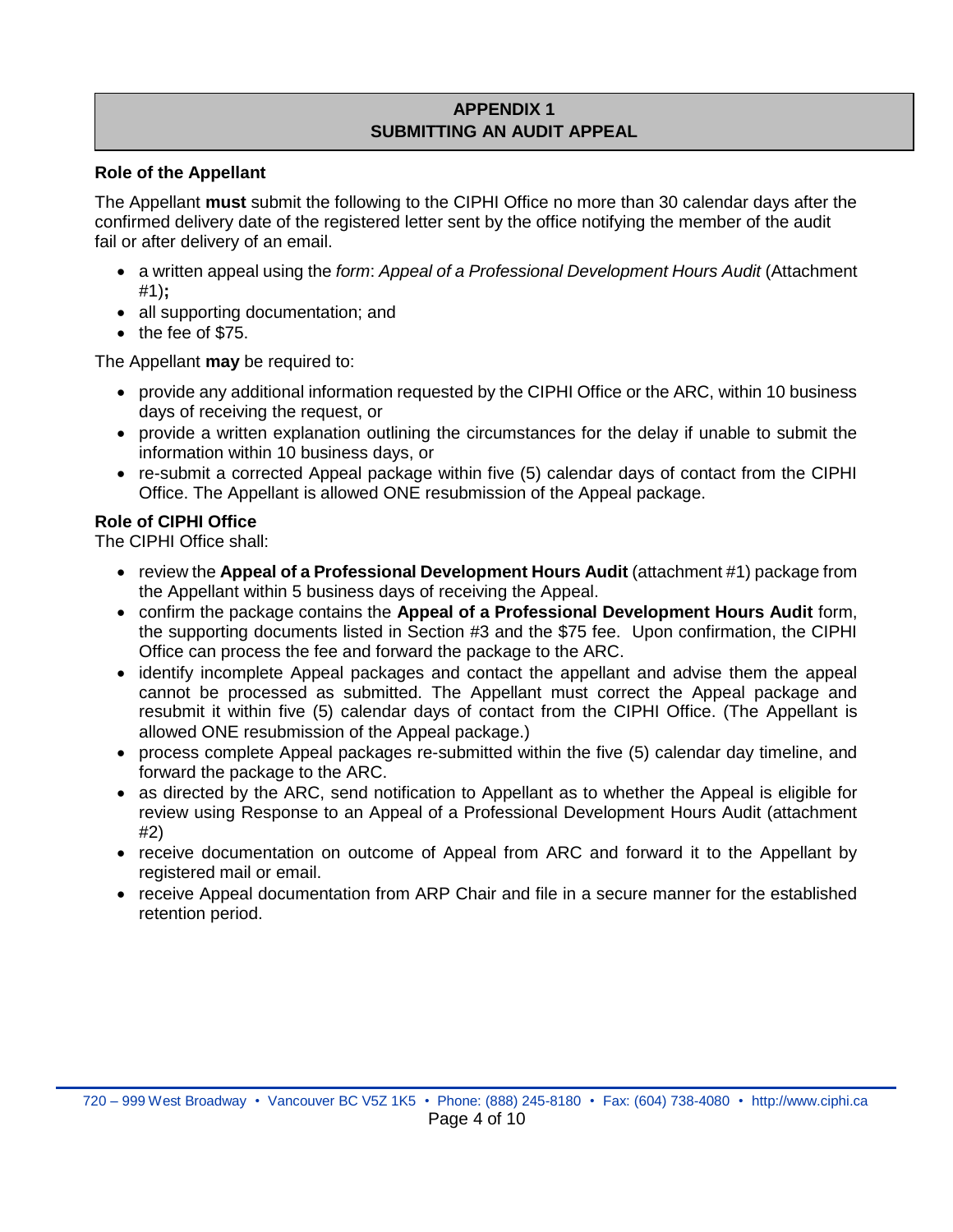#### **APPENDIX 2 AUDIT APPEAL PROCESS**

#### <span id="page-4-0"></span>**Role of the ARC**

The ARC shall:

- receive the Appeal package from the CIPHI Office.
- confirm the package contains sufficient information regarding the grounds for appeal required to initiate a review.
- instruct the CIPHI Office to complete **Response to an Appeal of a Professional Development Hours Audit** (attachment #2) and forward it to the Appellant via registered mail or email to acknowledge receipt of a complete Appeal package, or notify the CIPHI Office to complete **Response to an Appeal of a Professional Development Hours Audit** (attachment #2) and forward it to the Appellant via registered mail or email to notify them that an Appeal package does not contain sufficient information to allow for a review.
- immediately notify the Chair of CoPE that an Appeal has been received and request the Audit documents and other information pertinent to the Appellant's file.
- select a three-person ARP within 10 business days of receiving an Appeal from the CIPHI Office.
- ensure that the ARP members do not have a Conflict of Interest with the Appellant.
- select one of the ARP members as ARP Chair for the review(s).
- ensure that the ARP members have all the necessary information to complete their review.
- provide the Appellant with a copy of all information submitted by CoPE.
- arrange all communication between the ARP and the Appellant.
- provide assistance to the ARP as may be requested.
- receive the Appeal outcome documentation **Appeal Review Panel Report to Appeal Review Coordinator** (attachment #3) from the ARP.
- complete the appropriate Appeal outcome letter to the Appellant **NEC Appeal Review Coordinator Letter to Appellant** (#4 or #5) and forward to the CIPHI Office to deliver to Appellant, by registered mail or email, and notify the BOC, Chair of CoPE, and the NEC President of the Appeal outcome.

#### **Role of the ARP**

The ARP is responsible for the following:

- carrying out the deliberations under conditions of strict confidentiality and sign the Confidentiality Agreement (attachment #6).
- receiving the Appeal, the written opinion of CoPE, all submissions from the Appellant, and all other available and relevant documents.
- participating in all inquiries, meetings or teleconferences as necessary pertaining to the Appeal, and any other reasonable action as deemed necessary, to ensure an accurate and fair outcome is obtained (including hearing from the Appellant)
- completing the Appeal review within 10 business days of obtaining the information from the NEC.
- requesting an extension to complete the review subject to the approval of the ARC as necessary.
- allowing or dismissing the Appeal and making recommendations as stipulated in **Appeal Outcome Options** (Appendix 1) of this Policy.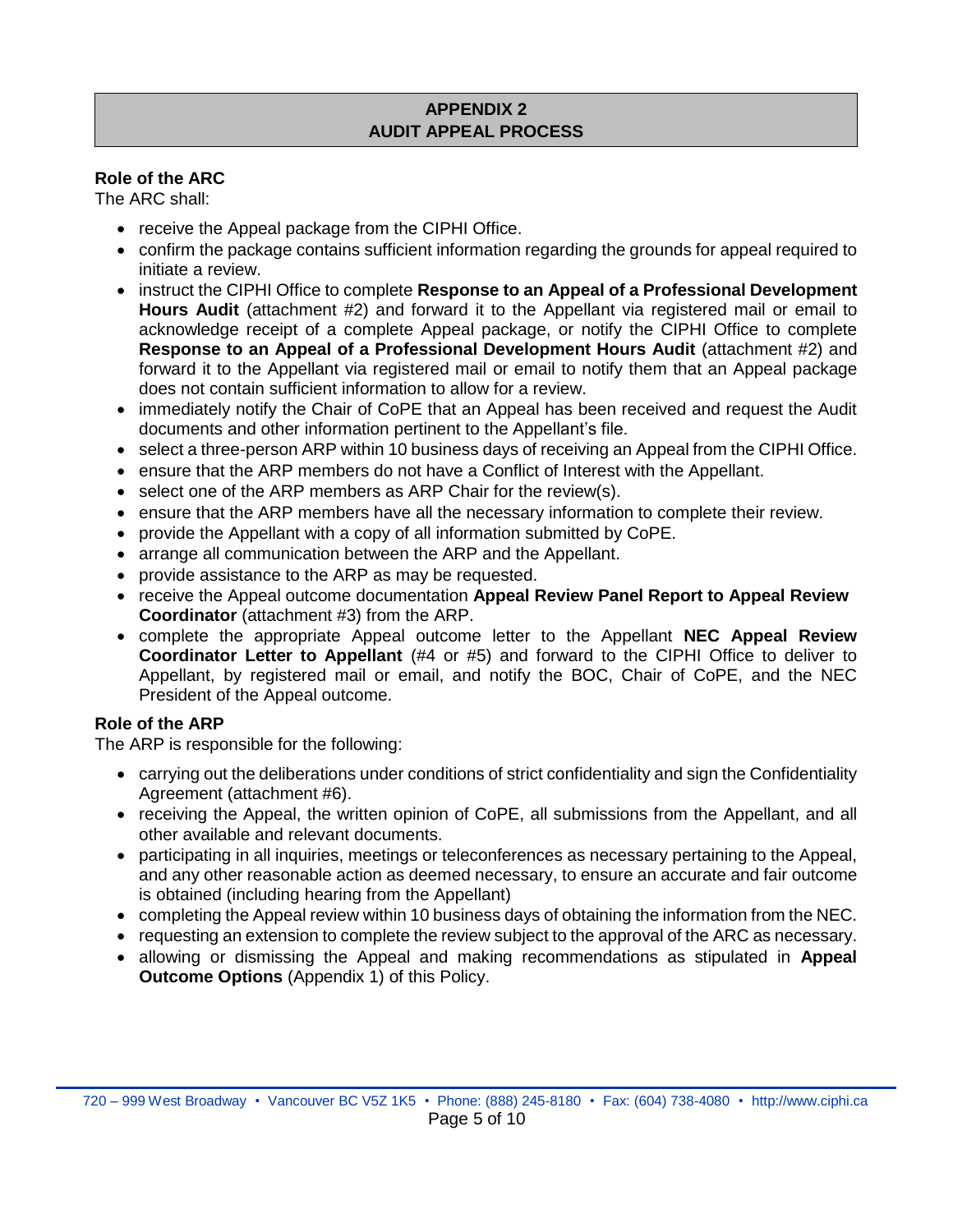# **Role of the ARP Chair**

The ARP Chair is responsible for:

- contacting the other members of the ARP.
- communicating with the ARC to obtain further information as necessary.
- organizing meetings within the ARP as necessary.
- providing an opportunity for the Appellant to defend their Appeal to the Appeal Review Panel via teleconference call. NOTE: The ARP Chair is not to contact the Appellant directly unless it is to participate in a conference call arranged by the ARC between the ARP and the Appellant.
- ensuring the Appeal is conducted as per this Policy.
- coordinating the review process and meetings, keep notes of the individual and group discussions between the ARP members and draft the final report using the template **Appeal Review Panel Report to Appeal Review Coordinator** (attachment #3).
- submitting the Appeal outcome on attachment #3 to the ARC within ten (10) business days of receiving the Appeal.
- forwarding, after the Appeal decision has been rendered, all documentation related to the Appeal to the CIPHI Office for retention in a secure manner on behalf of CIPHI in accordance with CIPHI's record retention policies and procedures.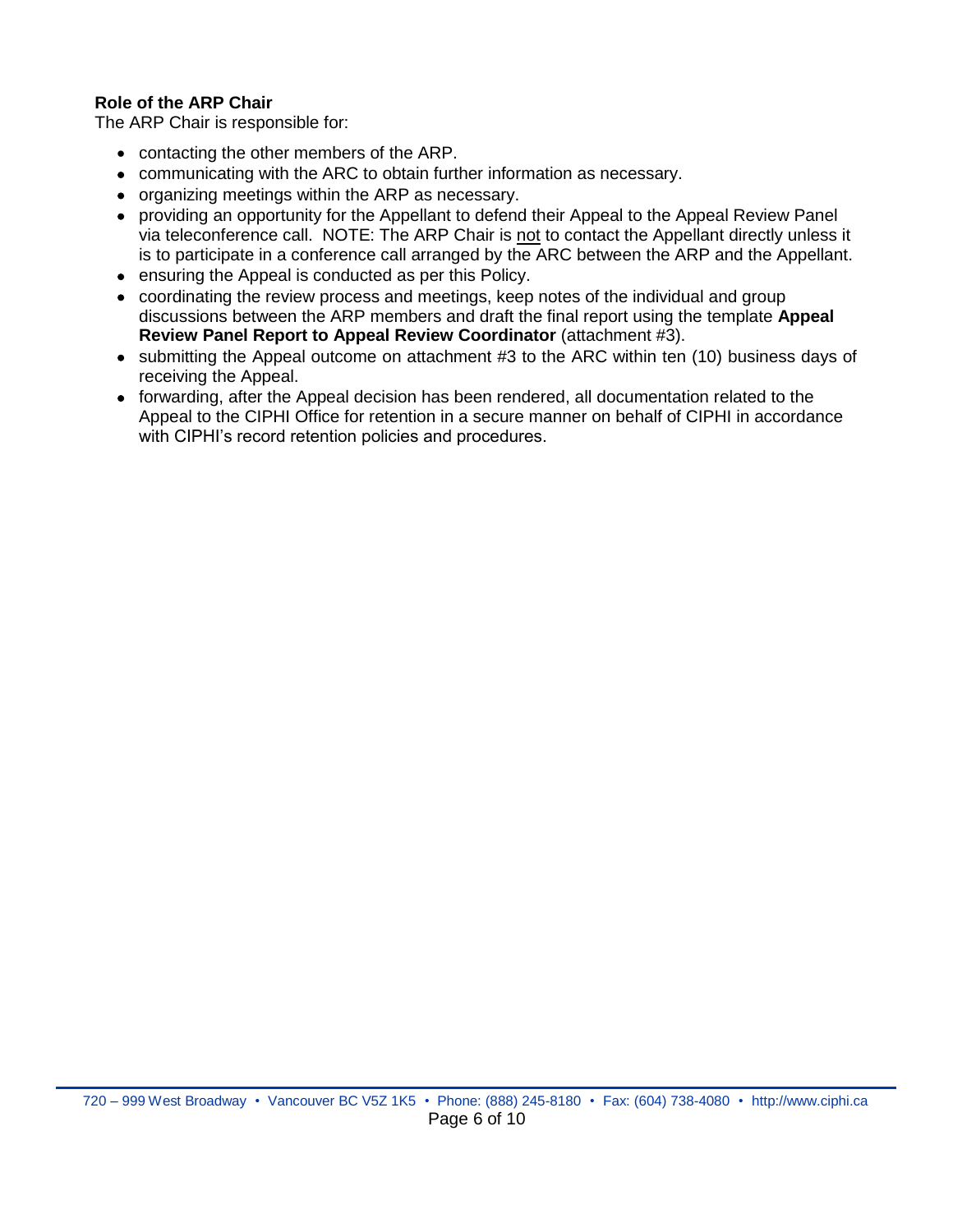# **APPENDIX 3 APPEAL OUTCOME OPTIONS**

<span id="page-6-0"></span>The following decision options are available to the ARP:

- the Appeal is dismissed or
- the Appeal is allowed.

If an Appeal is allowed, the ARP may recommend:

- a new audit is conducted as per CoPE Audit Policy and Procedures by a different auditor, or
- corrections are made to the information in the Member Service Centre to reflect that the results of the appeal indicate the Appellant has obtained the number of PDH's required to maintain regular membership in CIPHI, or
- another outcome as determined by the ARP.

If an Appeal is dismissed, no further action is warranted. The decision of the Appeal Panel Review is final and not subject to further Appeal.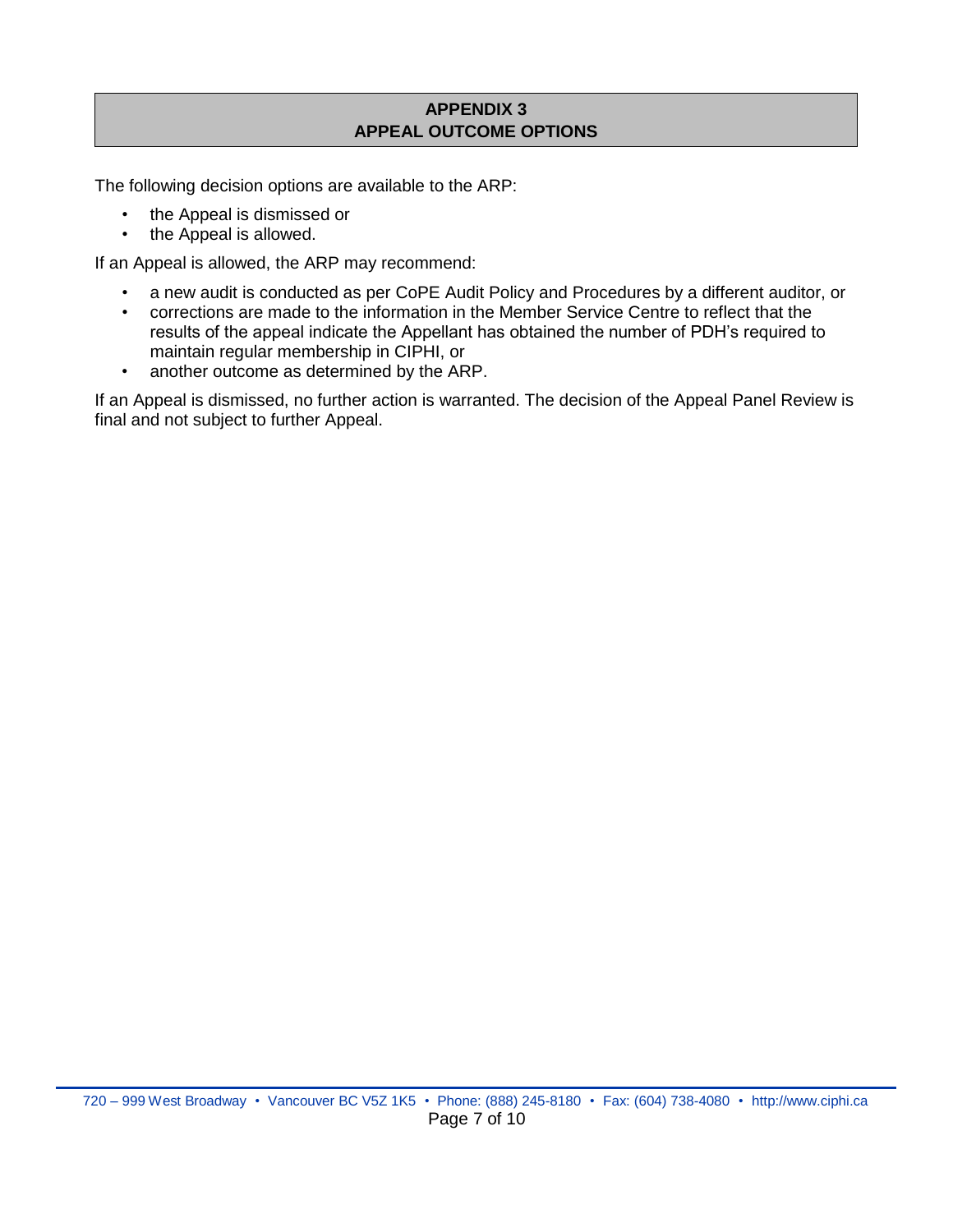# **ATTACHMENT # 1**

## <span id="page-7-0"></span>**Template: Appeal of a Professional Development Hours Audit**

**An Appeal must be filed within 30 calendar days of notification of the Member of the Audit fail.**

Date:

<Name>

<Street address>

<City, Province Postal Code>

Dear Sir or Madame,

I would like to submit an Appeal of the Audit of my Professional Development Hours.

Section 1: Member Contact Information

| Name                                    |  |
|-----------------------------------------|--|
| <b>Certificate Number</b>               |  |
| Date of Certification (Month /<br>Year) |  |
| <b>Mailing Address</b>                  |  |
|                                         |  |
|                                         |  |
| <b>Phone Number</b>                     |  |
| <b>Email Address</b>                    |  |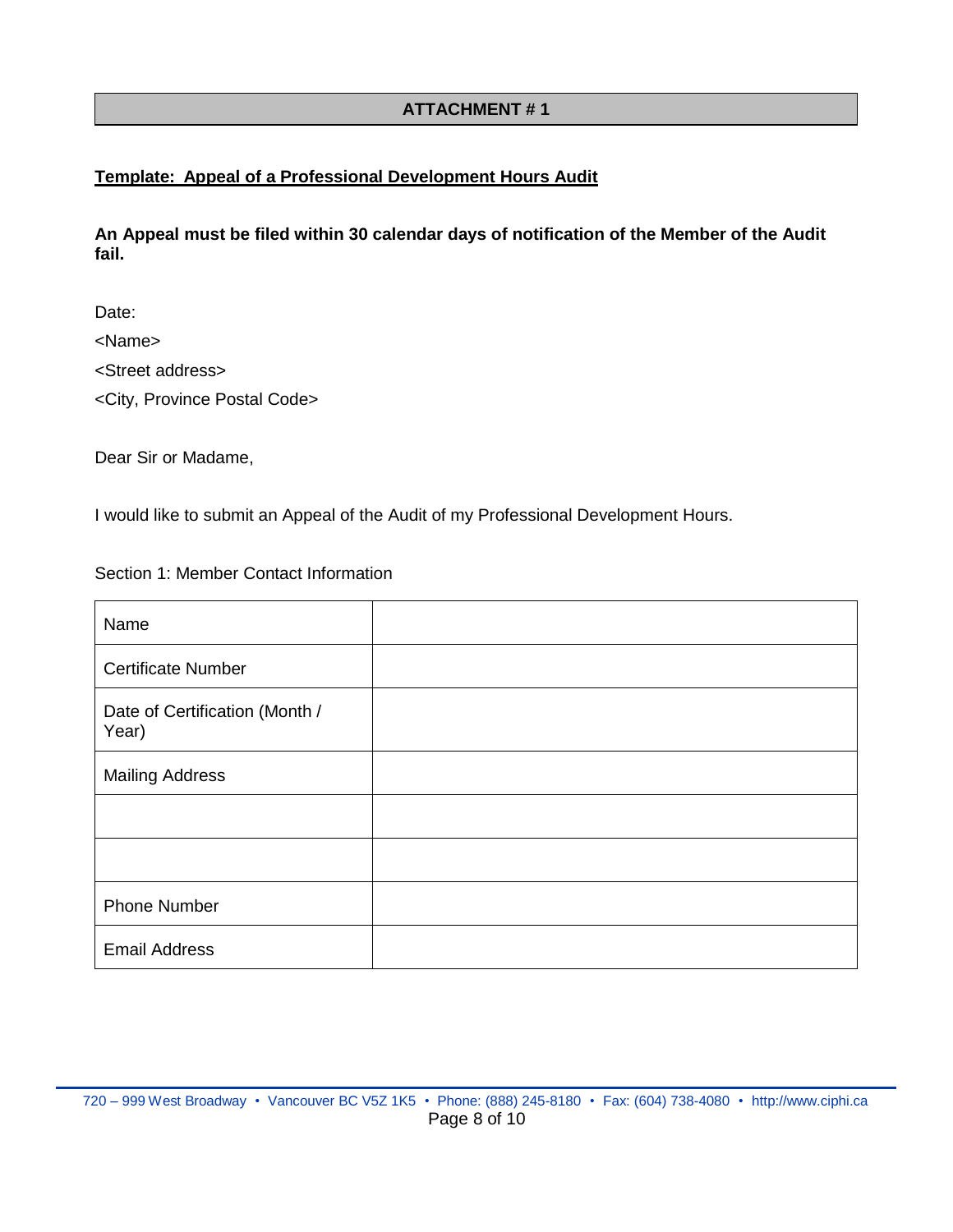Section 2: Statement of Appeal and Supporting Documentation

| <b>INSTRUCTIONS</b>                                                                                                                    | <b>GROUNDS FOR APPEAL</b>                                                                                                                                                                     |
|----------------------------------------------------------------------------------------------------------------------------------------|-----------------------------------------------------------------------------------------------------------------------------------------------------------------------------------------------|
| There are only 4 acceptable<br>grounds for Appeal which are<br>listed in the column to the right.                                      | I do not agree with the determination of the Auditor that<br>the number of PDHs submitted does not comply with the CPC<br>requirements.                                                       |
| Indicate which ground your<br>Appeal is based on.                                                                                      | I do not agree with the determination of the Auditor that                                                                                                                                     |
| You MUST provide a clear<br>explanation in this section as to<br>the circumstances that lead to                                        | activities claimed as PDHs did not substantively meet the<br>CPC Program criteria.                                                                                                            |
| you choosing this ground of<br>Appeal or your Appeal will not be<br>reviewed.                                                          | Due to extenuating circumstances, I was unable to<br>submit PDHs before the annual deadline but can provide<br>evidence for PDHs that have been acquired within the year<br>subject to Audit. |
|                                                                                                                                        | I believe there has been a process irregularity.                                                                                                                                              |
| <b>Explanation</b>                                                                                                                     |                                                                                                                                                                                               |
| Please provide a clear<br>explanation in this section as to<br>the circumstances that lead to<br>you choosing this ground of<br>Appeal |                                                                                                                                                                                               |
|                                                                                                                                        |                                                                                                                                                                                               |
| <b>Supporting documentation</b>                                                                                                        | List of supporting document submitted:                                                                                                                                                        |
| Please list all supporting<br>documentation submitted with<br>this appeal                                                              |                                                                                                                                                                                               |

Please check only one:

I obtained my Certificate in Public Health Inspection (Canada) **after** January 1, 2017. ☐

I obtained my Certificate in Public Health Inspection (Canada) **before** January 1, 2017. ☐